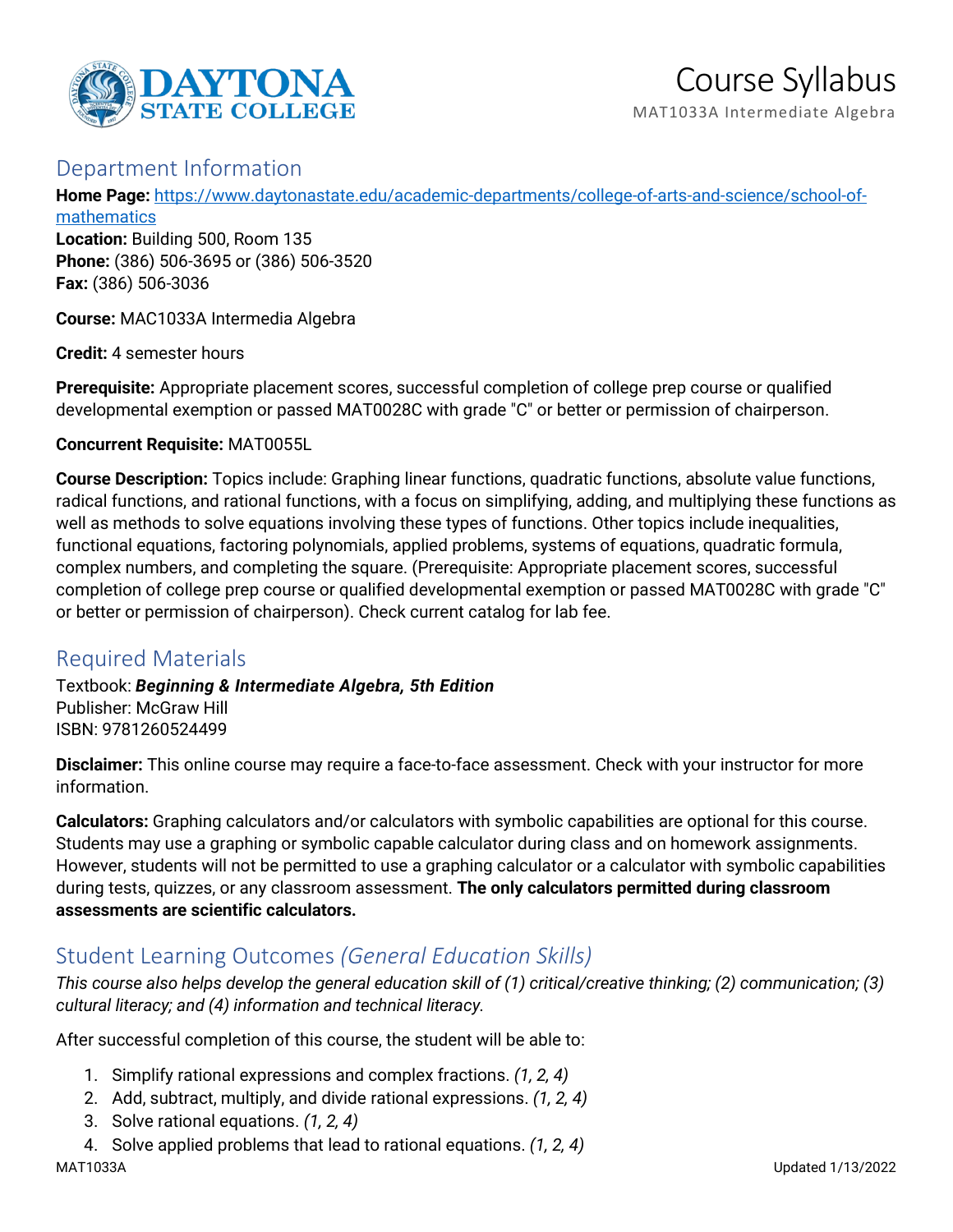- 5. Graph linear equations. *(1, 2, 4)*
- 6. Identify relations that are functions. *(1, 2, 4)*
- 7. Recognize domain and range of relations. *(1, 2, 4)*
- 8. Use functional notation and evaluate functions at specific domain values. *(1, 2, 4)*
- 9. Find the slope of a line and use slope to determine if lines are parallel or perpendicular. *(1, 2, 4)*
- 10. Use ideas of slope and intercepts to name equations for described lines. *(1, 2, 4)*
- 11. Solve systems of linear equations using substitution and elimination methods. *(1, 2, 4)*
- 12. Solve applied problems using systems of equations in two variables. *(1, 2, 4)*
- 13. Solve inequalities and compound inequalities. *(1, 2, 4)*
- 14. Solve first degree equations and inequalities that contain absolute value terms. *(1, 2, 4)*
- 15. Solve literal equations and formulas for specified variables. *(1, 2, 4)*
- 16. Use interval notation to describe solution sets of inequalities. *(1, 2, 4)*
- 17. Be familiar with the field of complex numbers and how they are related with the real, rational, irrational, and integers. *(1, 2, 4)*
- 18. Perform basic operations of addition, subtraction, multiplication, division, and exponentiation with complex numbers. *(1, 2, 4)*
- 19. Solve quadratic equations using the zero-product property. *(1, 2, 4)*
- 20. Solve quadratic equations using the square root property and the method of completing the square. *(1, 2, 4)*
- 21. Solve quadratic equations using the quadratic formula. *(1, 2, 4)*
- 22. Solve applied problems that involve quadratic equations. *(1, 2, 4)*
- 23. Apply the Pythagorean Theorem to solve right triangle application problems. *(1, 2, 4)*

### Course Chapter and Sections Covered

| <b>Chapter</b> | <b>Sections</b>        |
|----------------|------------------------|
| 1              | 1, 2, 3, 4, 5, 6, 7, 8 |
| 2              | 1, 2, 3, 4, 5, 6       |
| 3              | 1, 2, 3                |
| 4              | 1, 2, 3, 4, 5, 6, 7    |
| 5              | 1, 2, 3, 4, 5, 6, 7, 8 |
| 6              | 1, 2, 3, 4, 5, 6, 7    |
| 7              | 1, 2, 3                |
| 8              | 1, 2, 3, 4             |
| 10             | 1, 2, 3                |

# Grading Scale and Policy

For more detail on the course grading policy and procedure, you must contact the course's specific instructor.

| $90 - 100$ | A  |
|------------|----|
| $86 - 89$  | B+ |
| $80 - 85$  | В. |
| $76 - 79$  | C+ |
| $70 - 75$  | C. |
| $60 - 69$  | D  |
| Below 60   | F  |
|            |    |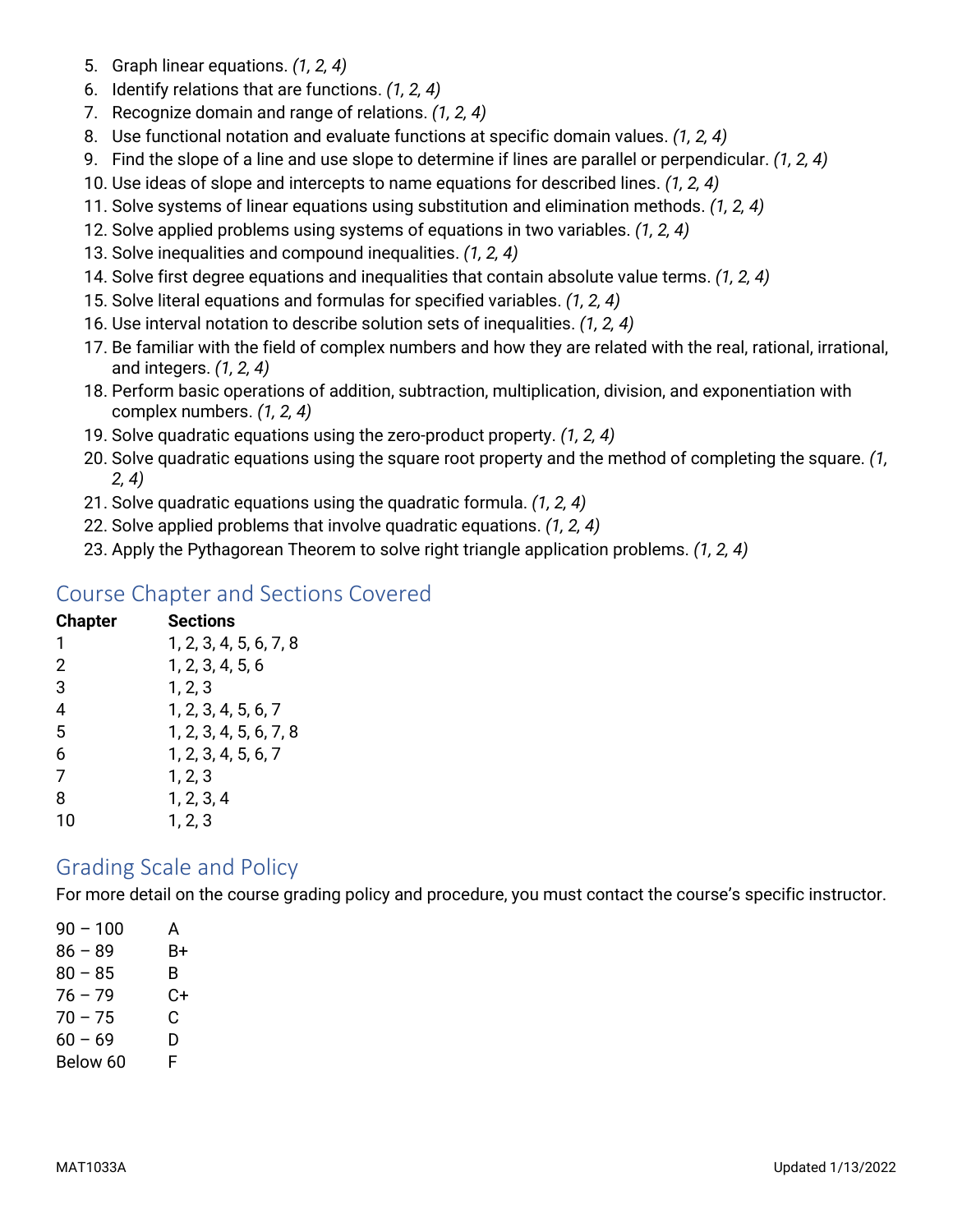# Grades

Students may access their final grades by logging onto [my.daytonastate.edu,](https://my.daytonastate.edu/) clicking on My Academics, then My Classes, and finally View My Grades.

# Classroom Policies

**Disclaimer:** This syllabus has been constructed to be as complete as possible, but I reserve the right to alter policies, procedures, and the syllabus as needed with notification to students. Please utilize the course shell in Falcon Online regularly as any changes to the syllabus will be posted there.

**How to Proceed Through the Course:** Students should plan to have three hours of study time per week for each credit hour of class time. Example: When taking a typical 3-credit hour course, students should plan to spend at least 9 hours per week doing coursework and studying for that course regardless of the mode of delivery (online, hybrid, face-to-face).

**Communication:** College email is the official and primary internal communication method of Daytona State College. Employees and admitted students are assigned a Daytona State College email account which serves as the primary mechanism for official communication between College employees and registered students.

**Children/Non-Enrolled Individuals in Class:** Individuals who are not registered in the course are not permitted in the class when in session.

**Attendance:** Students who stop attending this class will be withdrawn from the class and receive a final grade of W1 (Withdrawn). Attendance includes participating in online or face-to-face environments as required.

**Classroom Etiquette:** All students should be on time for class. Attend to your needs before entering the room. Students who come late or leave during the class are a distraction to both the instructor and other students. The use of cellular phones and other electronic devices is also a distraction. Please ensure electronic devices are off (or silenced). If an emergency arises, please be courteous to your fellow students and leave quietly. Finally, cell phones, watch alarms, etc. are strictly prohibited during classroom assessment.

**Audit:** Auditing a course means that you wish to attend the classes, but do not wish to receive a grade. It is school policy that no audit will be approved after the drop/add period has ended.

**Incomplete Grade:** A grade of "I" will only be given at the end of this course when the instructor deems that the student has satisfied each of the following:

- 1. Has completed a minimum of 75% of the course work and made every effort to pass the course which includes having a record of good class attendance.
- 2. Has provided the instructor with a legitimate and documented reason for not being able to complete the course work by the end of the semester.
- 3. Has requested in writing from the instructor a grade of "I" prior to the last class period of the semester.
- 4. Has a mathematical chance to pass the course.

If this math course is a prerequisite for another math course, you may not be able to register for that math course until the incomplete is satisfied and a grade is entered.

It is the responsibility of the student to complete the remaining assignments before the incomplete automatically converts to the grade of F, which is 45 days following the end of the term in which the I grade was assigned.

A grade of "I" is only intended for students with unforeseeable circumstances which will result in them not being able to complete the course during the current semester.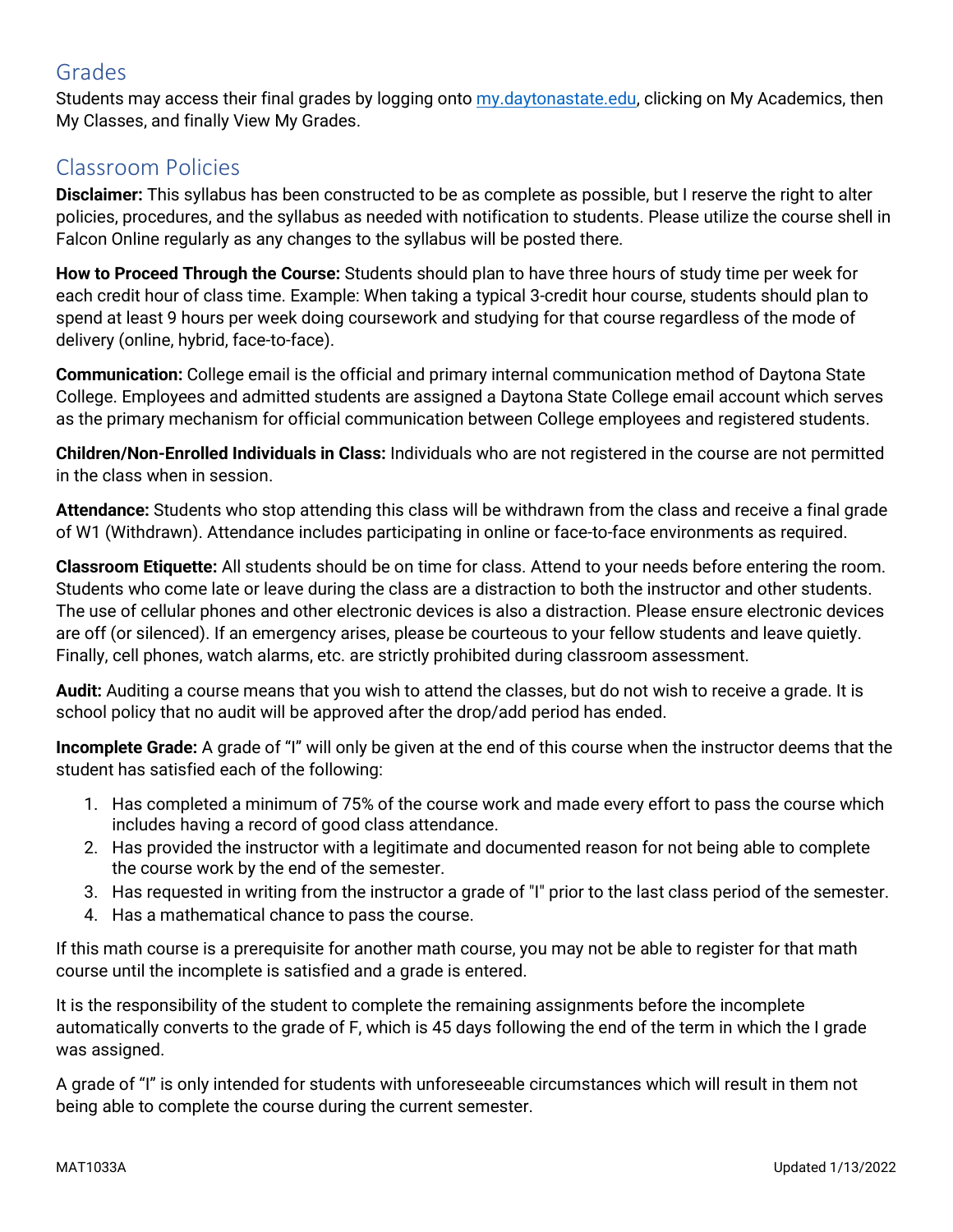**Class Withdrawal Process:** Students can withdraw from this class prior to the date listed in the Academic Calendar. It is not necessary to have approval from the instructor to withdraw from the course, but you should discuss the situation with the instructor prior to any action. Many times, issues and concerns can be resolved with communication. Please review the Refund/Repayment Policy in the current college catalog and check with the [Financial Aid](https://www.daytonastate.edu/financial-aid) office to determine how the withdrawal might affect your current and future financial aid eligibility. The steps for withdrawal from a class can be found on the **Student Falcon Self-Service InfoGuide** (https://library.daytonastate.edu/student-falcon-self-service/home) under Drop Classes.

**Reinstatement Procedures and Instructions:** Students who are dropped from a class due to non-payment, nonattendance, or other process and wish to be reinstated should make a request following the Class [Reinstatement Procedure](https://www.daytonastate.edu/enrollment-information/index.html) (https://www.daytonastate.edu/enrollment-information). Students are advised to speak with Enrollment Services to ensure the reason for the drop is resolved.

**Student Rights & Responsibilities:** Students are responsible for reading and following all college policies outlined in the current Student Handbook. Some of the most important are summarized below. The Handbook can be accessed on the [Student Resources](https://www.daytonastate.edu/student-resources) webpage (https://www.daytonastate.edu/student-resources) under the Student Resources left navigation menu.

**Sensitive Materials:** Course content aims to enable students to reach course goals and objectives. As such, students may be introduced to a wide range of topics and ideas that differ from familiar understandings and beliefs. Some content may be considered sensitive or offensive or disturbing (or all of the above) by some students.

**Recording:** Students may record video or audio of a class lecture for a class in which the student is enrolled for their own personal educational use. A class lecture is defined as a formal or methodical oral presentation as part of a college course intended to present information or teach enrolled students about a particular subject.

Recording class activities other than class lectures, including but not limited to lab sessions, student presentations (whether individually or part of a group), class discussion (except when incidental to and incorporated within a class lecture), clinical presentations such as patient history, academic exercises involving student participation, test or examination administrations, field trips, private conversations between students in the class or between a student and the faculty member, is prohibited. Invited guest speakers may be recorded with their consent. Recordings may not be used as a substitute for class participation and class attendance and may not be published, posted, or shared without the written consent of the faculty member. Failure to adhere to these requirements may constitute a violation of the Student Code of Conduct.

**Academic Integrity:** To preserve academic excellence and integrity, the College expects you to know, understand, and comply with the Academic Integrity Policy, which prohibits academic dishonesty in any form, including, but not limited to cheating and plagiarism. The grades you earn must be based upon your own work and must accurately reflect your own knowledge and skills.

An instructor who finds that a student has violated Academic Integrity may apply an academic consequence ranging from a zero percent for the assignment, up to and including failure for the entire course. Violations may be reported to the academic department chair for review and/or referred to the Judicial Affairs for appropriate disciplinary resolution. Visit the [Student Services Departments](https://www.daytonastate.edu/student-service-departments) page (https://www.daytonastate.edu/student-service-departments) for more information about Academic Integrity and the appeal process.

**Honor Pledge:** "I, as a member of the DSC community, pledge that I will neither give nor receive unauthorized aid in my work nor will I present another's work as my own, nor will I tolerate anyone who does." View the Student Handbook for more information.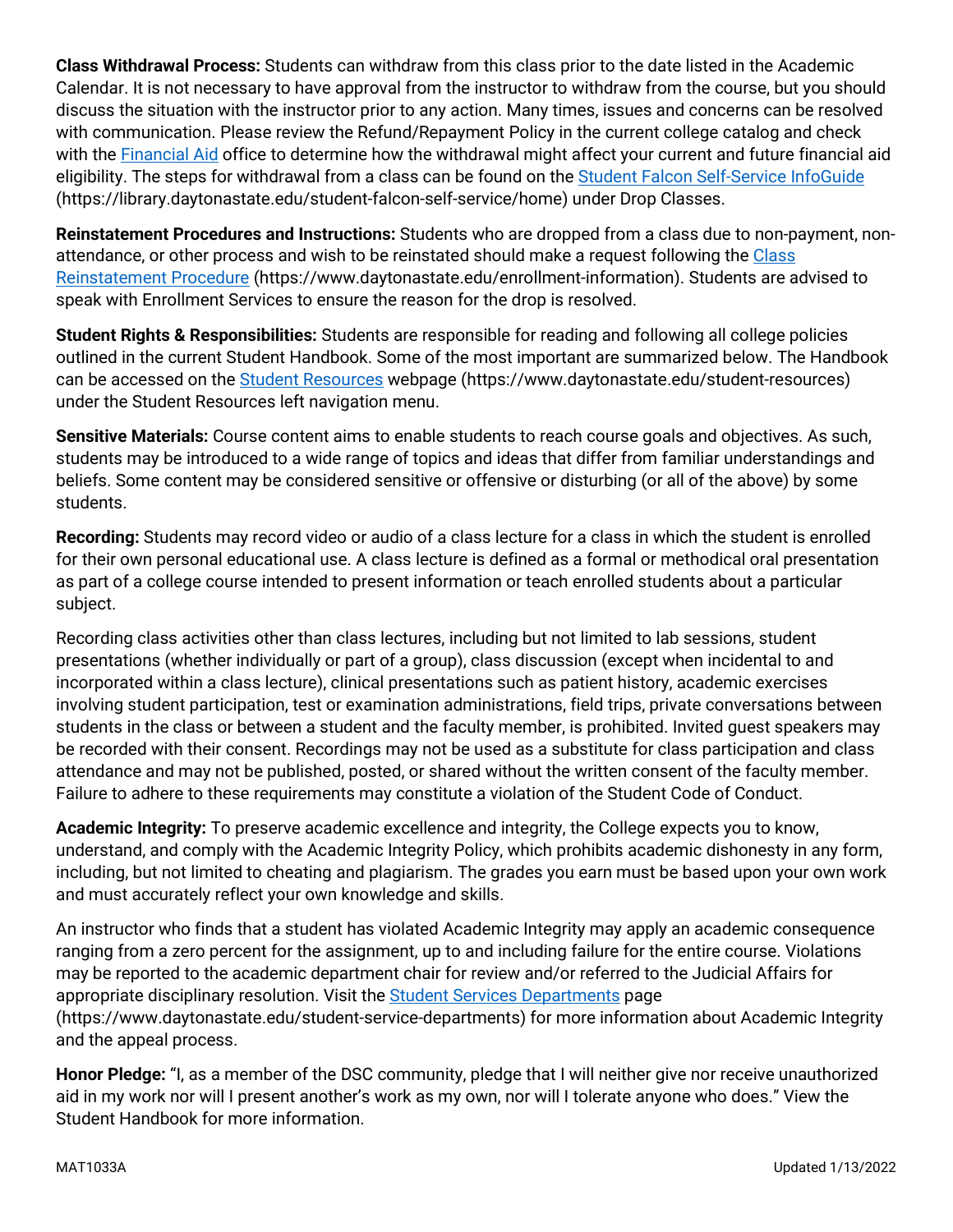#### Forms of Academic Dishonesty

**Cheating:** Cheating can be defined as: receiving or giving unauthorized assistance on a quiz, test, exam, paper, or project or unauthorized use of materials to complete such; collaborating with another person(s) without authorization on a quiz, test, exam, paper, or project; taking a quiz, test, or exam for someone else or allowing someone else to do the same for you.

**Plagiarism:** Plagiarism can be defined as: submitting work in which words, facts, or ideas from another source are used without acknowledging that the material is borrowed whether from a published or unpublished source. For specific information on how to document information from other sources, students should check with their instructors, academic departments, or a recognized writing manual, such as MLA or APA.

**Self-plagiarism:** When students turn in the same assignment for two different classes, they are selfplagiarizing. This rule also applies to sections of an assignment. Not only does 'repurposing' assignments deny students the opportunity to learn, but also it is not fair according to the college's standards. Because of this, self-plagiarizing is coined 'double-dipping,' which leads to devaluation of grades and therefore, a devaluation of the College. Daytona State College prohibits self-plagiarism.

**Online Academic Integrity Violations:** These violations include but are not limited to the following: sharing your Falcon Online password, working on an assignment with someone else when it is supposed to be done on your own, looking at someone else's work while taking a quiz or exam, using a cell phone to share quiz or exam information, revising a paper that was found on the Internet, or submitting a paper purchased form a website.

**Fabrication:** Fabrication can be defined as listing sources in a bibliography that one did not actually use in a written assignment; presenting false, invented, or fictitious data/evidence in a written assignment.

**Other Academic Misconduct:** Other Academic Misconduct might include, but is not limited to:

- In a testing situation, conduct, such as, looking at a classmate's test, talking to a classmate, or leaving the classroom without the instructor's or proctor's permission.
- Obtaining help while taking online tests or quizzes in the form of another person consultation, Googling for answers, texting, or using other social media.
- Obtaining part or all of a test by theft/purchase OR selling /giving part of all of a test to someone else.
- Soliciting someone to impersonate you online or in a classroom setting.
- Entering an office or building for the purpose of changing a grade on a test, assignment, or in a grade book or for the purpose of obtaining a test.
- Altering or attempting to alter academic records of the College which relate to grades; being an accessory to same.

**Microsoft Office:** Microsoft Office 365, with 1TB of OneDrive storage, is available to enrolled Daytona State College students. Students are provided a college email address that serves as the student's official source for college communication. In addition to email, Office 365 provides students with shared calendars, the ability to create and edit documents online, team sites, and other collaboration tools. Whether you work on a PC, Mac, tablet, or phone, you will have a consistent experience across all your devices. The service includes online versions of Word, PowerPoint, Excel, Teams, OneNote, and OneNote Class Notebook. For more information about Office 365, visit the **Help Desk** webpage (https://www.daytonastate.edu/help-desk/) and click on Office 365.

**Student Evaluation of Instruction:** Every semester for every course, you have the opportunity to give your instructors feedback on your experiences in class. Instructors use your feedback to make informed decisions about how they teach their courses. Understanding student perceptions and experiences is a part of how we improve teaching across the college. Student evaluations of instruction are also an important element of the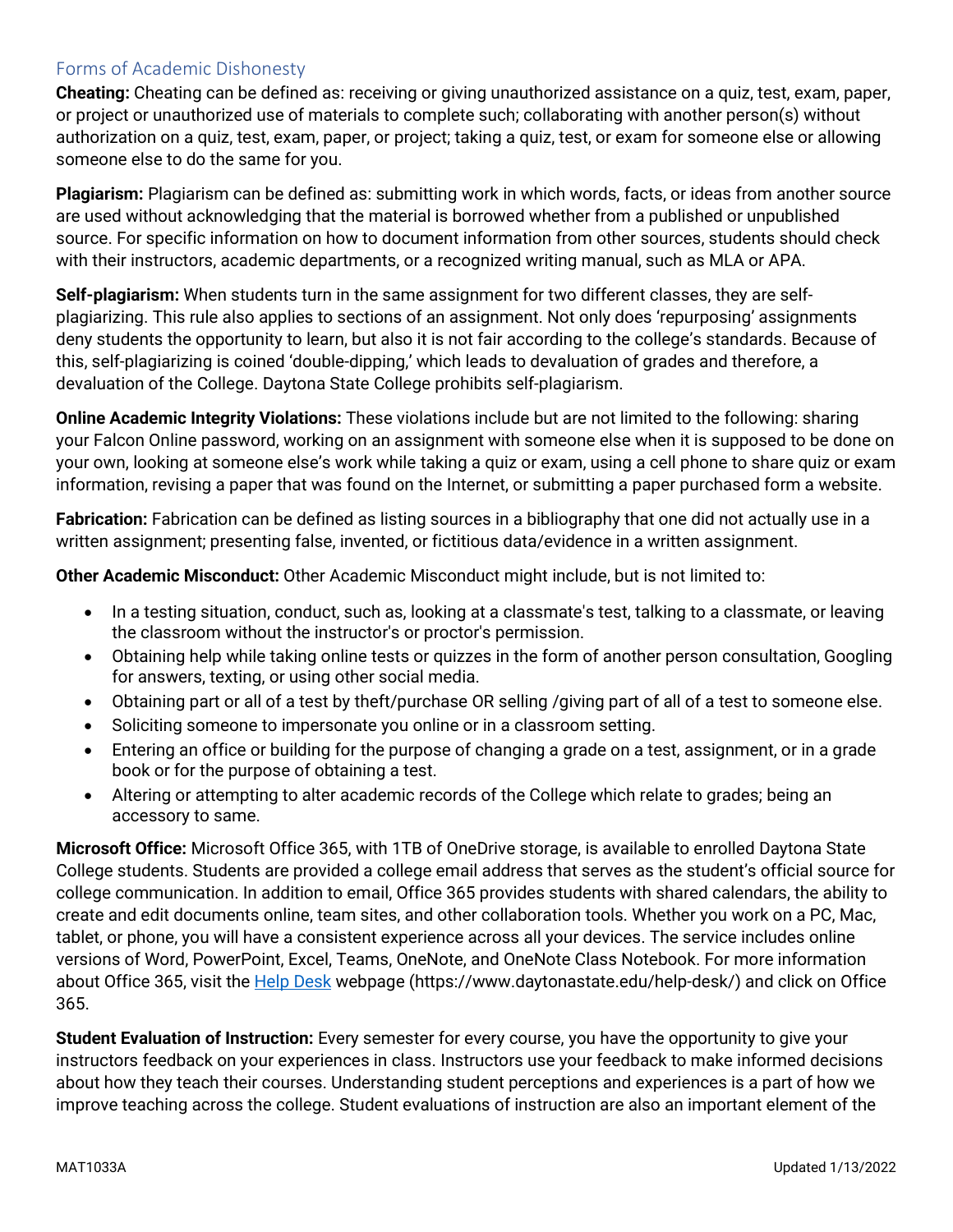faculty evaluation process, which is why collecting a broad, representative, and valid data set is important. What this means is the more students who participate, the better the feedback.

You'll receive email with instructions near the end of the semester. You have about two weeks before the evaluation window closes. You can find the Course Evaluation window for each semester in the Academic Calendar on Daytona State College's website menu under Academics. Your course evaluation link is unique, and evaluations are anonymous. Additionally, evaluations are anonymous, and instructors only see summaries after grades are posted.

**Class expectations:** This is a college credit course. All papers and communications related to the course must be written using proper grammar, spelling, and punctuation. Abbreviations, phrases, et cetera, that may be acceptable in emails between friends or on discussion boards outside of this course are not acceptable.

Any written communication received without following the standards of proper English will adversely affect your grade. This course also helps develop the general education skills of critical thinking, computation, and computer literacy.

**Student Rights & Responsibilities:** Students are responsible for reading and following all college policies outlined in the current Student Handbook. The Handbook can be accessed on the [Student Resources](https://www.daytonastate.edu/student-resources) webpage (https://www.daytonastate.edu/student-resources) under the Student Resources left navigation menu.

# Support Services

**Counseling and Accessibility Services:** Counseling and Accessibility Services (CAS) provides tools and resources to students with documented disabilities. Students who self-disclose a disability and provide the required documentation to the CAS Office can receive confidential and reasonable accommodations to assist in their academic success. If you need accommodations, please contact the CAS Office at (386) 506-3038.

To call Florida Relay dial 7-1-1 or the appropriate toll-free number: 1-800-955-8771 (TTY), 1-800-955-8770 (Voice). Counseling Services are available on campus to help students by providing confidential short-term counseling and linking them to local community mental health professionals for long-term assistance when needed. Please call (386) 506-3038 for more information. Visit the [Counseling and Accessibility Services](https://www.daytonastate.edu/student-service-departments/counseling-accessibility/) webpage (https://www.daytonastate.edu/student-service-departments/counseling-accessibility/) for more information.

**Veterans:** If you are currently serving or have ever served in the U.S. Military, please feel free to visit the Veterans Center in the Building 100, Room 205 for any assistance or phone (386) 506-3653. Please visit the [Veterans Services](https://www.daytonastate.edu/veterans-services) webpage (https://www.daytonastate.edu/veterans-services) for more information.

**Academic Support Center:** The Academic Support Centers (ASC) assist students on every campus to achieve their potential by providing the resources they need to become successful, independent learners. Visit the [Academic Support Center](https://www.daytonastate.edu/library-and-tutoring/academic-support-center/index.html) webpage (https://www.daytonastate.edu/library-and-tutoring/academic-supportcenter/) for more information or email **ASC@DaytonaState.edu**.

Writing Center: For assistance with all stages of the writing process, please visit the [Writing Center](https://www.daytonastate.edu/library-and-tutoring/writing-center/) webpage (https://www.daytonastate.edu/library-and-tutoring/writing-center/). Appointments are recommended.

**Library and Research Services:** The Daytona State Library offers a variety of services and resources to support your academic success. Visit the [library website \(](https://library.daytonastate.edu/index)https://library.daytonastate.edu) to learn more.

**Technical Support:** Tech support is available for FalconMail, printing, web usage, Falcon Online, and more. Students may call (386) 506-3950 or email **HelpDesk@DaytonaState.edu**. Information can be found on the [Help Desk](https://www.daytonastate.edu/help-desk/) webpage (https://www.daytonastate.edu/help-desk/). General help information for using Falcon